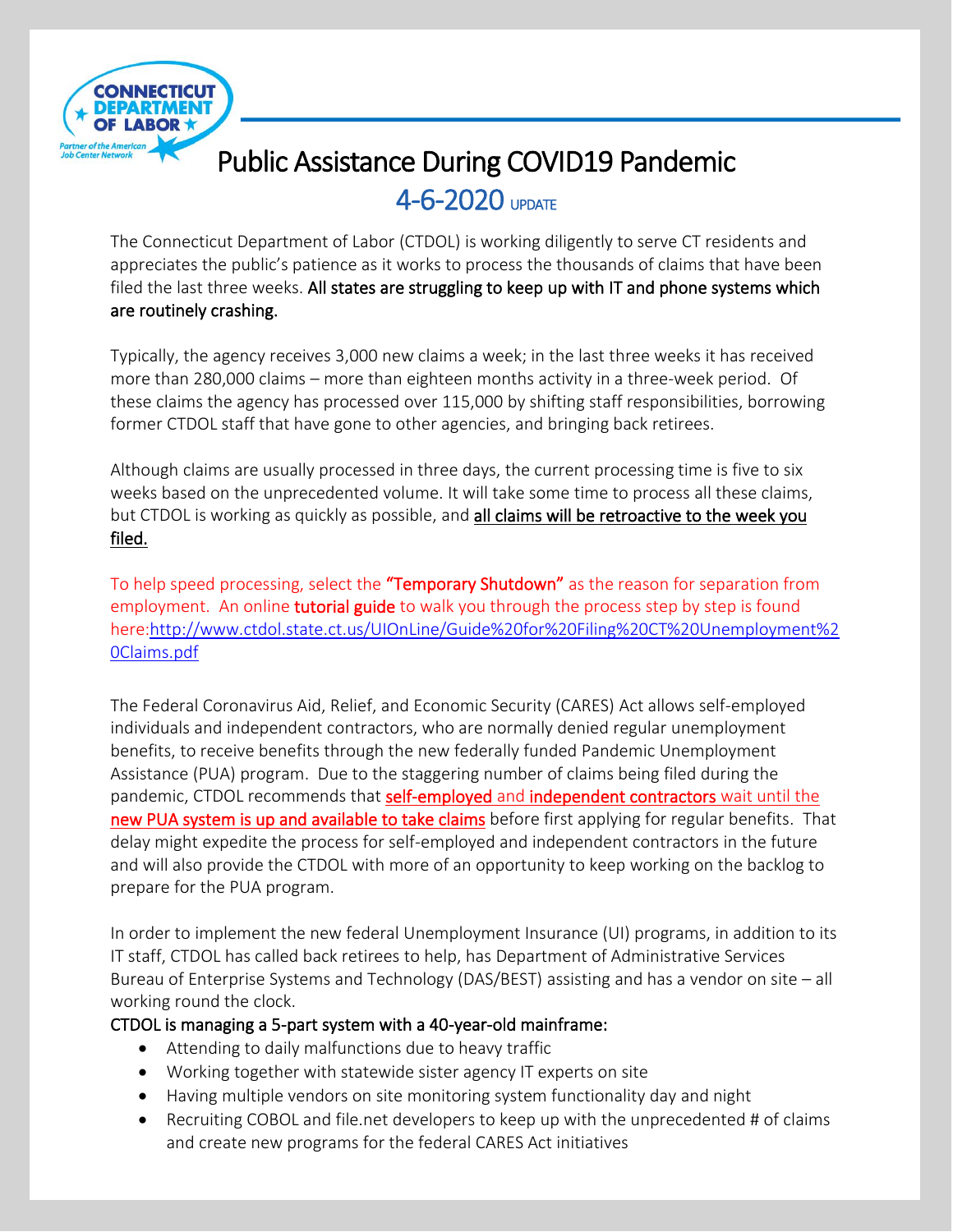# Helpful information for claimants

CTDOL's digital filing platform is open online 24/7 – which improves the initial access to file a claim. File application here [www.filectui.com](http://www.filectui.com/) (accessible by computer and mobile device)

Frequently Asked Questions (FAQs) are updated daily on CTDOL website <http://www.ctdol.state.ct.us/DOLCOVIDFAQ.PDF>

To help speed processing, select the "Temporary Shutdown" as the reason for separation from employment. An online **tutorial guide** to walk you through the process step by step is found here[:http://www.ctdol.state.ct.us/UIOnLine/Guide%20for%20Filing%20CT%20Unemployment%2](http://www.ctdol.state.ct.us/UIOnLine/Guide%20for%20Filing%20CT%20Unemployment%20Claims.pdf) [0Claims.pdf](http://www.ctdol.state.ct.us/UIOnLine/Guide%20for%20Filing%20CT%20Unemployment%20Claims.pdf)

General questions may be submitted to [dol.webhelp@ct.gov](mailto:dol.webhelp@ct.gov). A response can be expected in 5 to 7 business days, depending on volume.

Our American Job Centers are closed to in-person visits due to COVID-19, but claimants may call the following numbers for general information concerning unemployment benefits.

860-263-6975 and 203-455-2653 from 8:00 am to 4:00 pm Monday – Friday

Claims cannot be processed or expedited by calling this telephone service.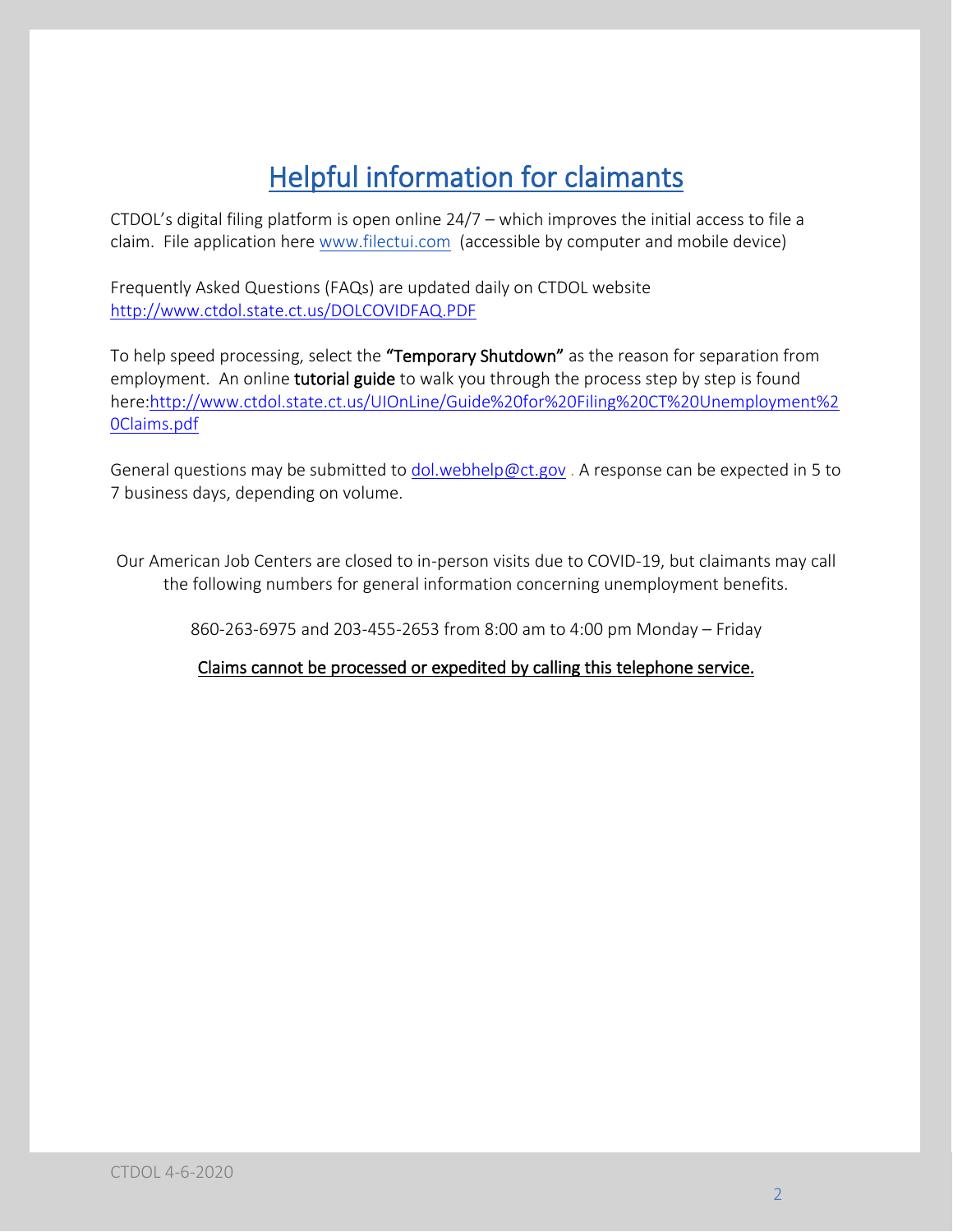## Federal Stimulus

In addition to processing thousands of claims, CTDOL is working to program the three federal stimulus unemployment programs into its 40-year-old COBOL system

### Pandemic Unemployment Assistance – PUA (up to 39)

For any individual that is not eligible for regular extended benefits, such as self-employed individuals, and those who have exhausted regular state benefits.

Individuals must be able and available to work unless they cannot work because of the specific circumstances that relate to COVID-19, including:

- The individual, household member, or one under their care has been diagnosed
- A child or other under the individual's care is unable to attend school or another facility due to closure
- The individual is unable to reach the place of employment because of an official public quarantine, has been advised by a health care provider to self-quarantine, or their place of employment has been closed
- The individual was scheduled to start work and the job is no longer available
- The individual has become "the breadwinner" or major support for a household because the head of the household has died
- The individual is self-employed, seeking part-time employment, does not otherwise qualify for benefits, and fits one of the above.

### Federal Pandemic Unemployment Compensation – FPUC (3/29 – 7/25, 2020)

Emergency Increase in Unemployment Compensation Benefits. Provides the following:

- Additional \$600 per week for every claimant
- UI benefits in CT currently range from \$15 to \$649/wk
- The additional FPUC will bring the range to \$615 to \$1,249/wk
- The additional \$600 is applicable to regular and Shared Work UI, Pandemic Unemployment Assistance (PUA), and Pandemic Emergency Unemployment Compensation (PEUC), and Trade Readjustment Allowance (TRA).

#### Pandemic Emergency Unemployment Compensation – PEUC

- 13 weeks of federally funded benefits added to the end of the 26 weeks of regular state UI.
- Eligibility:
	- o Have exhausted all rights to UI under state or federal law; and
	- o Must be able to work, available to work, and actively seeking work.
	- o CTDOL Commissioner has temporarily waived the work search requirement for state UI benefits. We await guidance on work search requirements for this federal program.